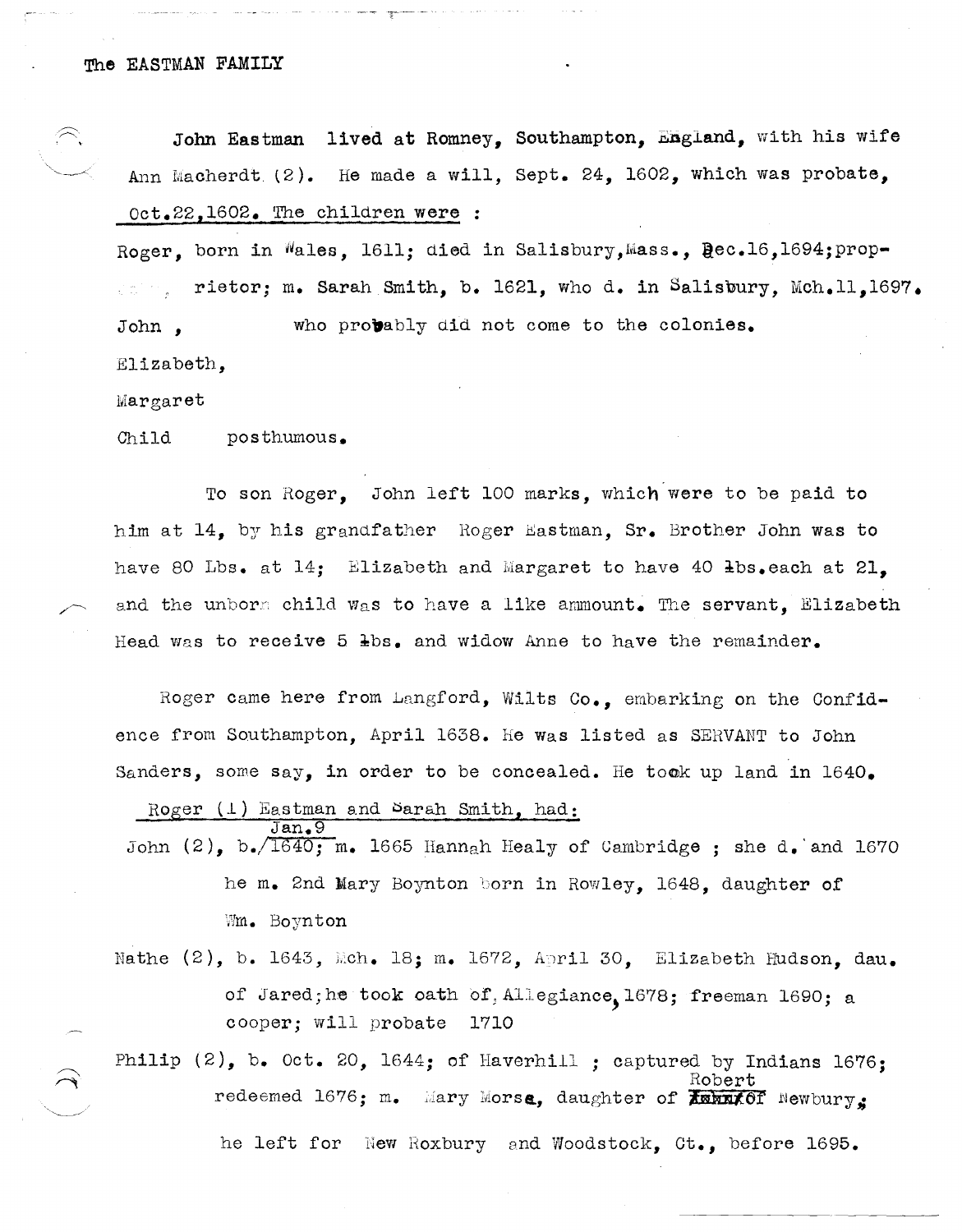The EASTMAN FAMILY

concepts there

Children of Robert  $(1)$  Eastman and Sarah Smith,  $(cont.)$ 

Thomas (2) b. 1646; took Oath of Allegiance 1677; m. Kebecca Corliss. of Salisbury, 1679; d. 1688.

Timothy (2), b. 1648; of Suffield; ,. 1682 Lydia Markham of Hadley, dau. of William,

Joseph  $(2)$ , b. 1651; took Oath with brother Ben, 1677 and went to Suffield; m. Mary Tilton. dau. of Peter of Hadley; d. 1692,

Ben (2), b. 1653; of Salisbury; m. 1678 Anne Pitts, widow of Sam Toy: was free man, 1690; she d. 1698; he m. 2nd Naomi Flanders. 1699. Sarah  $(2)$ , b. 1655; m. 1678 Joseph French; m. 2nd 1684. Solomon Shepherd:

 $d_{\bullet}$  1748.

Samuel (2), b. 1657, m. 1686, Elizabeth Severance; free man 1690, Ruth  $(2)$ , b. 1662

John  $(2)$  Eastman (Roger  $(1)$  and 2nd wife, Mary Boynton, had: Hannah  $(3)$ , b. 1673; d. y. Hannah  $(3)$ , b. 1674; m. Sam Cleary; 2nd Nath'l Ambrose John  $(3)$ , b. 1675 Zachariah  $(3)$ , b. 1679

Roger  $(3)$ , b. 1683; m. Hannah Kimball of Amesbury Elizabeth  $(3)$ , b. 1685

Thomas  $(3)$ , b. 1688; d. 1691

Thomas  $(3)$ , 2nd b. 1691

Joseph (3), b. 1692; m. Abigail Merrill. 1715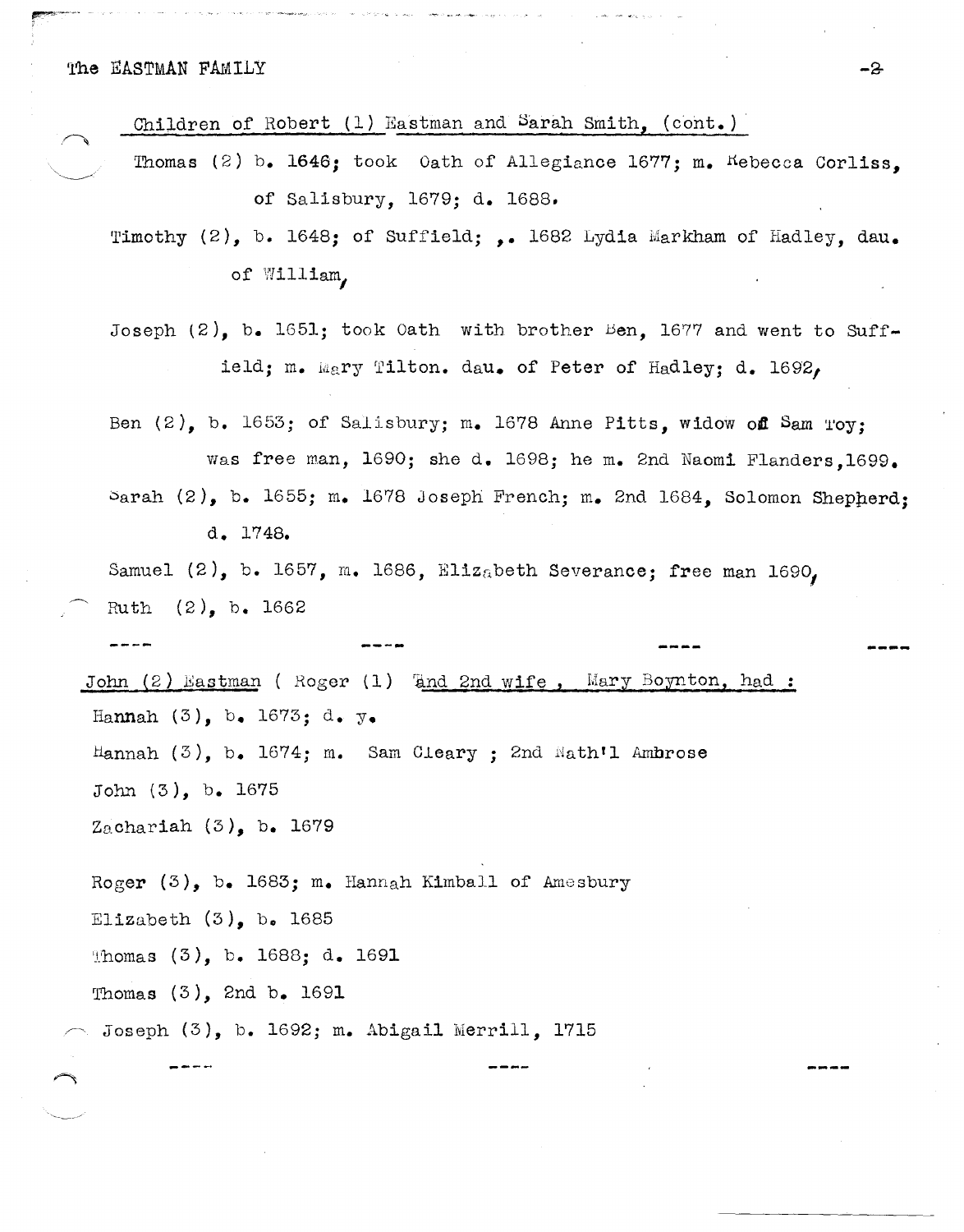## The EASTMAN FAMILY

Nathe (2) Wastman (Roger (1) and Elizabeth Hudson, had :-Sarah (3), b. 1674; m. Nathan Ambrose; went to Chester, N.H.; d. 1719 Jomima (3), b. 1677; m. Joseph Davis of Amesbury, 1698; d. 1760 Nathe (3), b. 1679; m. Sarah Bavis 1704 Lydia  $(3)$ , b. 1683 ; m. Ephraim Brown, 1701 Hannah  $(3)$ , b. 1687 Mary  $(3)$ , b. 1690; m. Sam Try

-3-

Philip (2) Eastman (Roger (1) and Mary Morse, had: Hannah  $(3)$  b. 1679 Ebenezer,  $(3)$ , b. 1681; m. Sarah Peaslee of Concord. Philip  $(3)$ , b. 1684 Abigail  $(3)$ , b. 1689

Thomas  $(2)$  Eastman (Roger  $(1)$  and Rebecca Corliss, had:-Jonathan (3), b. 1680; m. Hannah Green of Haverhill. Sarah (3), b. 1683; killed 1696; James (3) b. 1683 – twin, d. 1684 James (3), 2nd, b. 1686

Timothy (2) Eastman (Roger (1) and Lydia Markham, had: William  $(8)$ , b. 1684; d. at 21 Lydia  $(3)$ , b. 1691 Sarah (3), b. 1694 Timothy (3), b. 1697; d. 1733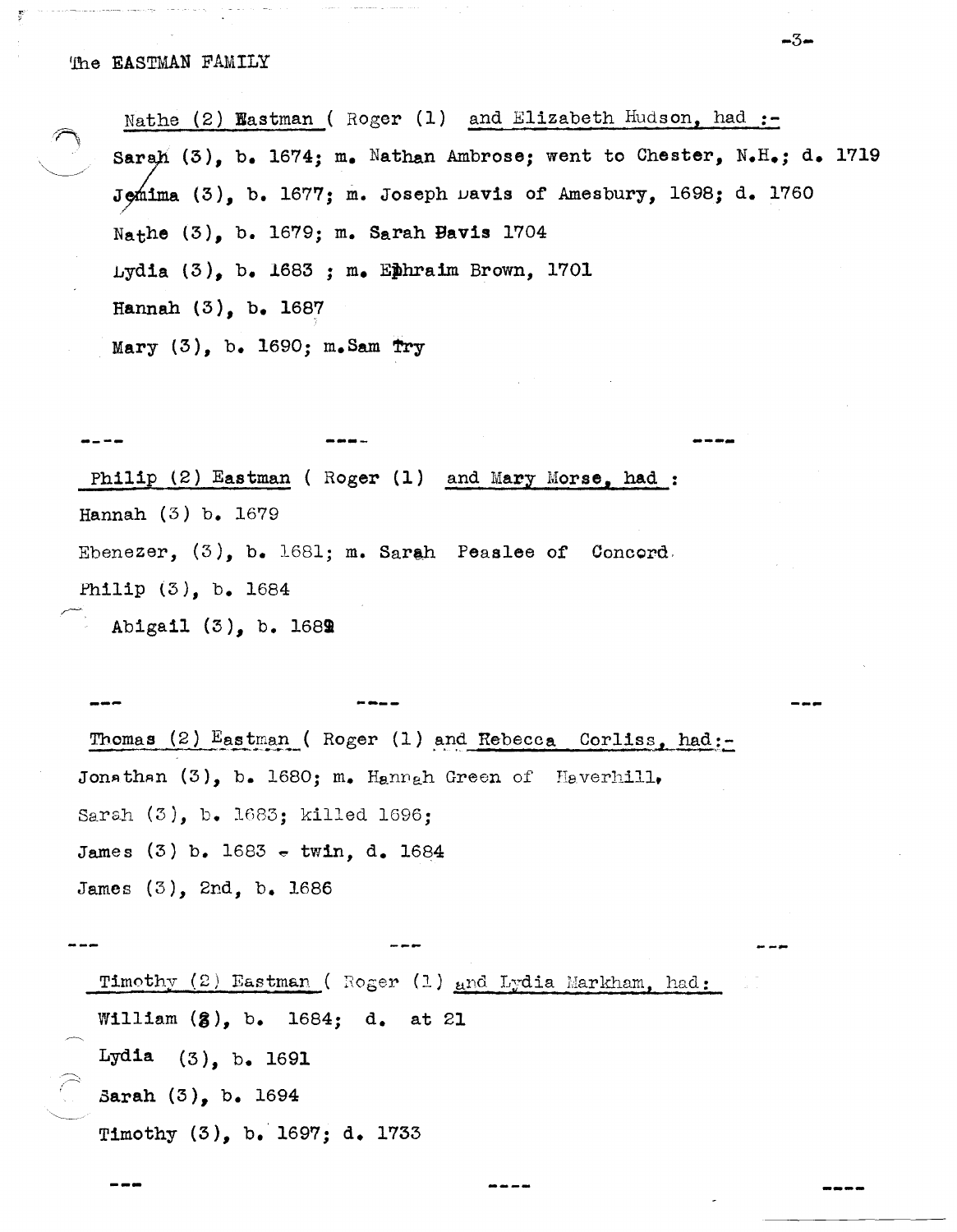Joseph  $(2)$  Eastman and Mary Tilton, had : Joseph  $(3)$ , b. 1683 ; m. Mary Smith Mary  $(3)$ , b. 1684; d. y. Peter (3), b. 1686 ----Ben (2) Eastman (Roger (1) and Ann Pitts, had : Ben (3), b. 1679 Edmond (3), b. 1681 Jeremiah  $(3)$ , b. 1683 ; 2nd Naomi Kenedy; had Joseph b. 1700 Joseph  $(3)$ , b. 1685; Sam  $(2)$  Eastman (Roger  $(1)$  and Elizabeth Severance, had : Ruth (3), b. 1688 EliZabeth (3), b. 1696-(or 1690) Mary (3), b. 1692 Sarah (3), b. 1694 Sam (3), b. 1696; m. Shiah Tifield, 1719 Joseph (3), b. 1698 James (3), b. 1700 Thomas (3), b. 1703; m. Abigail French, 1729; she d. 1742; 2nd w. May she d.  $1743/$ Tifield, 3rd w. Elizabeth French, 1752. Edward (3), b. 1708; m. Deborah Graves **.-. .... --** \*\*\*--Jemima (3)  $N$ athe (2) Roger (1) Eastman and Joseph  $\nu$ avis, had : Nathe (4), b. Sept. 12,1699  $\leq$  Joseph (4), b. Feb. 23, 1701  $v$ emima (4), b. Jan. 25,1705;m. a Whittier Rebecca (4), b. May 20,1705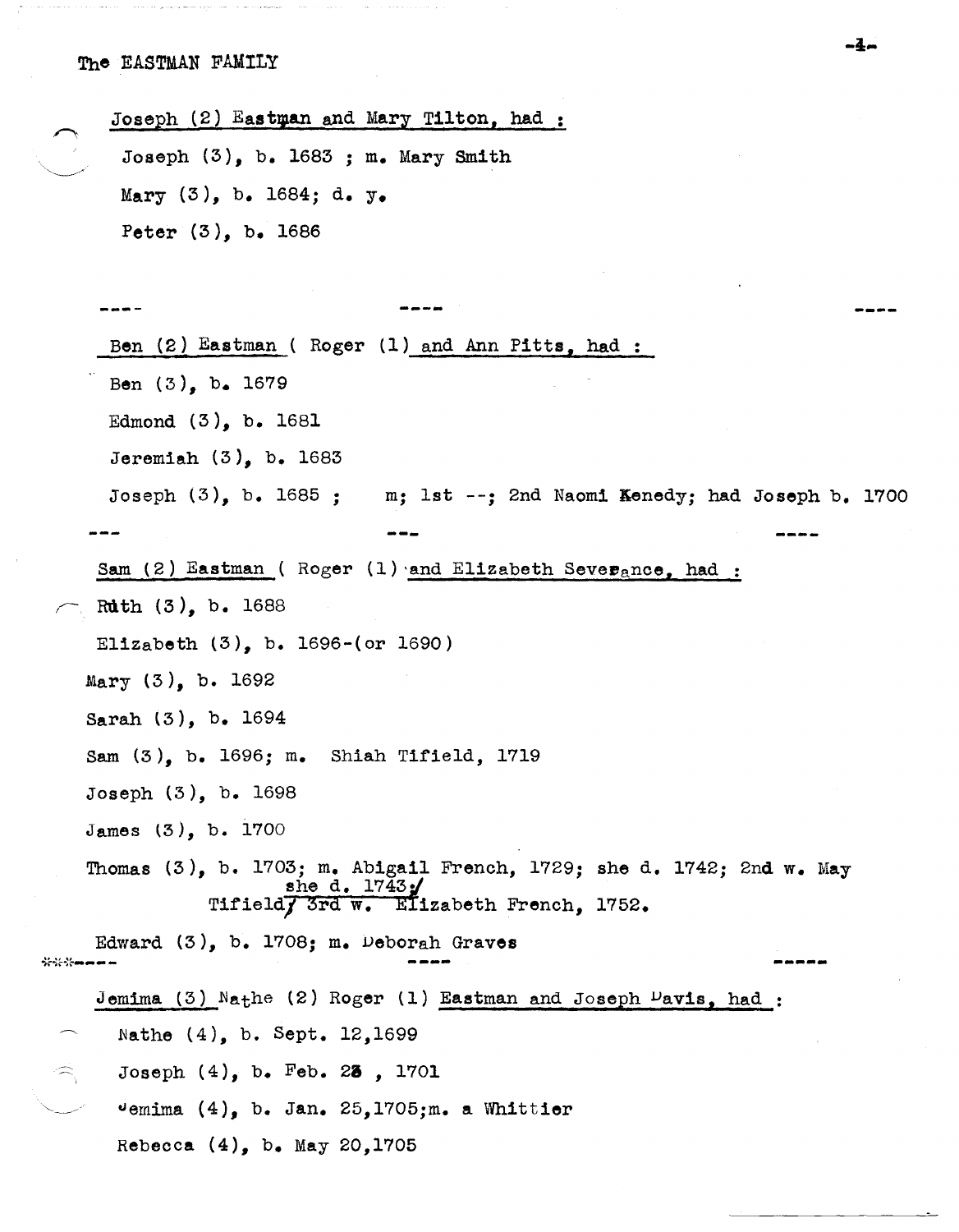$\curvearrowright$  nildren of Jemima (3) Eastman and Joseph Davis, (cont.)  $R3a$ abeth (4) b. Sept.: 25, 1711; m. a Colby, Samuel (4), b. April 27, 1714 **.. ---**• <del>-Her</del>zho (1), h. Ebenezer (3) Eastman (Philip (2) Roger (1) and Sarah Peaslee, had  $:$ Philip  $(4)$ , b. ; m.Abigail Bradley, of Concoro Bradford; b. Mch. 9, 1747tm. Jonathan (5);m. 1st Molly Chanaler;/2nd.,Esther Johnson.<br>Jonathan (6), b, 1781; d. 1867; m. & Mary Chandler, of Boscawa,  $N.H.$ ; was in 1812 War, had:<br>Asa  $(7)$  b.  $m_{\bullet}$  Mary Kimba: m.Mary Kimball of Concord. Ebenezer (4) b. 1711;  $C$ apt. w. Elvira;had Sarah (5) b.July 14,1737; Concord.<br>**Jonathan** (3) Eastman (Thomas (2) Roger (1) and Hannah Green, had: Peter (4) b. in Haverhill 1710; physician; m. Elizabeth Harriman of Hempstead,  $N.H.$  had  $:-$ Mary  $(5)$ , b. 1735 mehitabel  $(5)$ , b. 1737 Elizabeth  $(5)$ , b. 1740 Peter (5), b. 1742 Jonathan (5), b. 1746 Surann (5), b. 1748 Frances (5), b. 1750 Hannah (5), 1751 Supann (5), 1754 Abigail (5), 1756 :Richard (4)  $\frac{1712}{3}$  ; ..., m. lst Molly Lovejoy; 2nd <sup>S</sup>arah Abbott;d.1807. William (4) b. 1715; d. Math, N.H. 1790; m. 1738 Ruth Chase; she d. 17 $\clubsuit$ : m. 2nd Rebecca Jewett 1745; had: $-$ ~ Ruth (5), 1740 *I,*  Stephen (5), b. 1741  $W1111am (5)$ , b. 1742 Amos  $(4)$ , b. 1719; in Haverhill; m. 1743 Mehitabel Bradley in Concord; d. Hollis, N.H. 1808; she d. 1813; lived in Concord with father;1766 ot. Exstman's Fort: a Lieut. In **Prench War**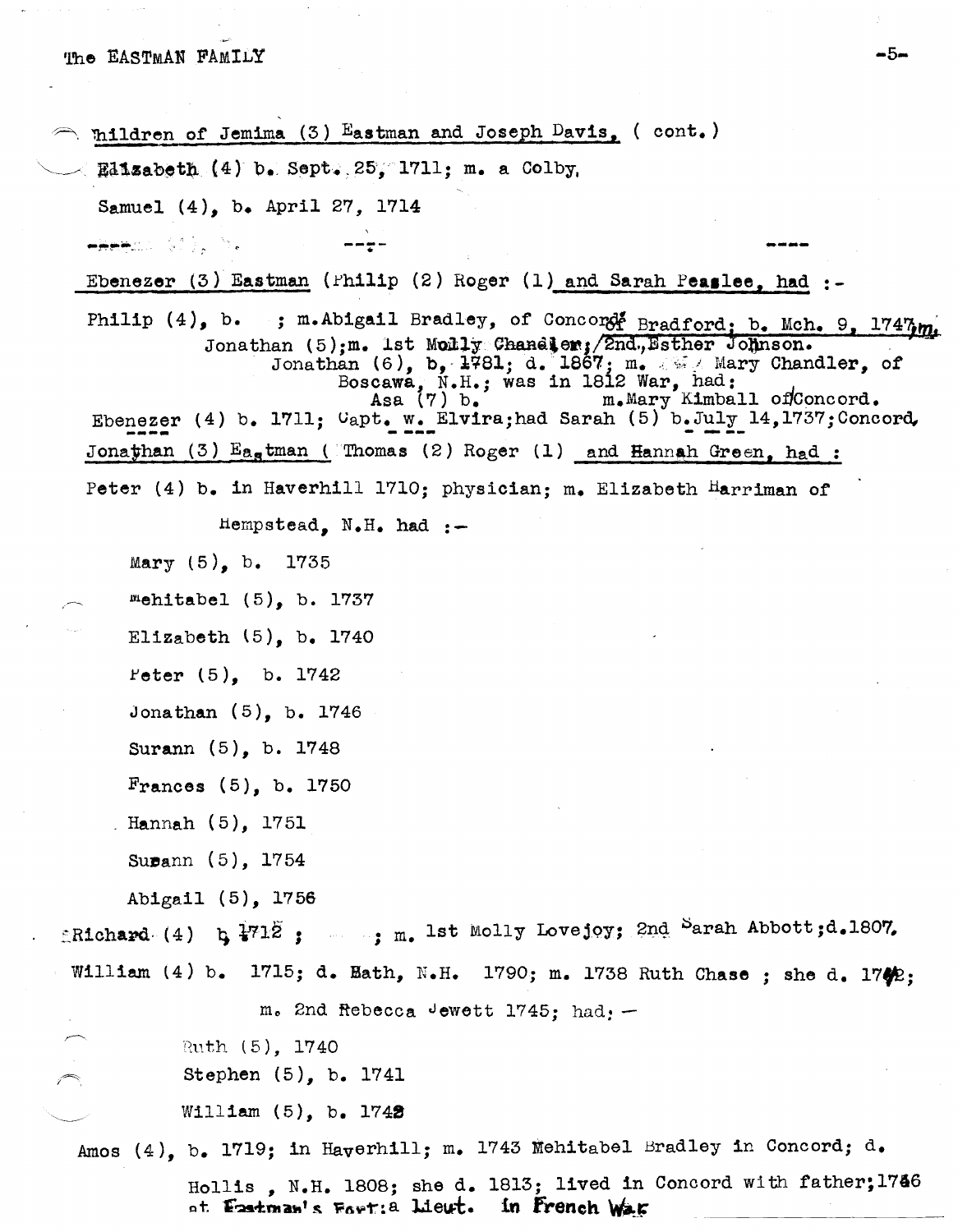$\binom{1}{2}$ 

 $\mathbb{W}_1$ , (4) Hastman (Jona, (3) Thos. (2) Roger (1) and 2nd  $\mathbb{W}_2$ . Rebecca Jewett, had:  $-$ Obadiah  $(5)$ , b.  $1749$ . Hannah  $(5)$ , b. 1751. James (5), b. 1753. Moses  $(5)$ , b. 1755. Azuba  $(5)$ , b., m. wathan Judd. Jonathan (5), b. ; a Revolutionary soldier.<br>Peter (5), b. ; enlisted in 1776 in Coos Co.N.H.; recorded as of Bath. Maine. Richard(4)Eastman(Jona. (3)Thos. (2) hoger(1) and 1st w. Molly Lovejoy:  $Caleb(5)$ , b. 1738-9. Jonathan (5), b. 1739; was in French War; d. 1761. Mary (5), b. 1742; m. Jonathan Cummings of ANDOVER. Abrathan  $(5)$ , b. 1745. Richard (5), b. 1747; m. Abian Holt of Pembroke. Sarah  $(5)$ , b. 1749. Job (5). b. 1751. Noah (5), b. 1753. Hannah (5), b. 1755; d. 1796. Martha (5), b. 1757; d.y. Obiah  $(5)$ , b.  $"$ ; a twin; d.y. Esther (5), b. 1761; m. mpnraim Abbott of Andover. Oct. 1781. ( Molly Lovejoy, the 1st wife, was b. Dec.17, 1718, dau. of Henry Lovejoy and w. Sarah Farnum, of Andover; she d. and Kichard (4), m. 2nd., Sarah Abbott, daughter of "ames of Concord and widow of Job Abbott of Andover. by 2nd wife. Sarah Abbott:- $David(5)$ , b. 1766; m. Parah Whiting of Dracut, June 8, 1787. Cyrus  $(5)$ , b. 1767; m. Betsy---. Suranne  $(5)$ , b. 1769, in Fryeburg. veremy (5), b. April 25, 1771; Fryeburg; m. Detsy Kilgore; lived in Stowe. James  $(5)$ , b. 1775; d.y.

 $-6-$ 

Richard(4) Eastman bought from Thos. Unanaler, all the interest in Conway mill, lots and improvements, and gave the same to two sons. He went to Lovell, me., and started a ferry across the Saco River. He was later a toll collector on the bridge. He helped start fryeburg and was a Deacon of the church there. He d.  $\mu_{c.18,1807}$  at 95. Most of the children settled in Conway and nearby towns.